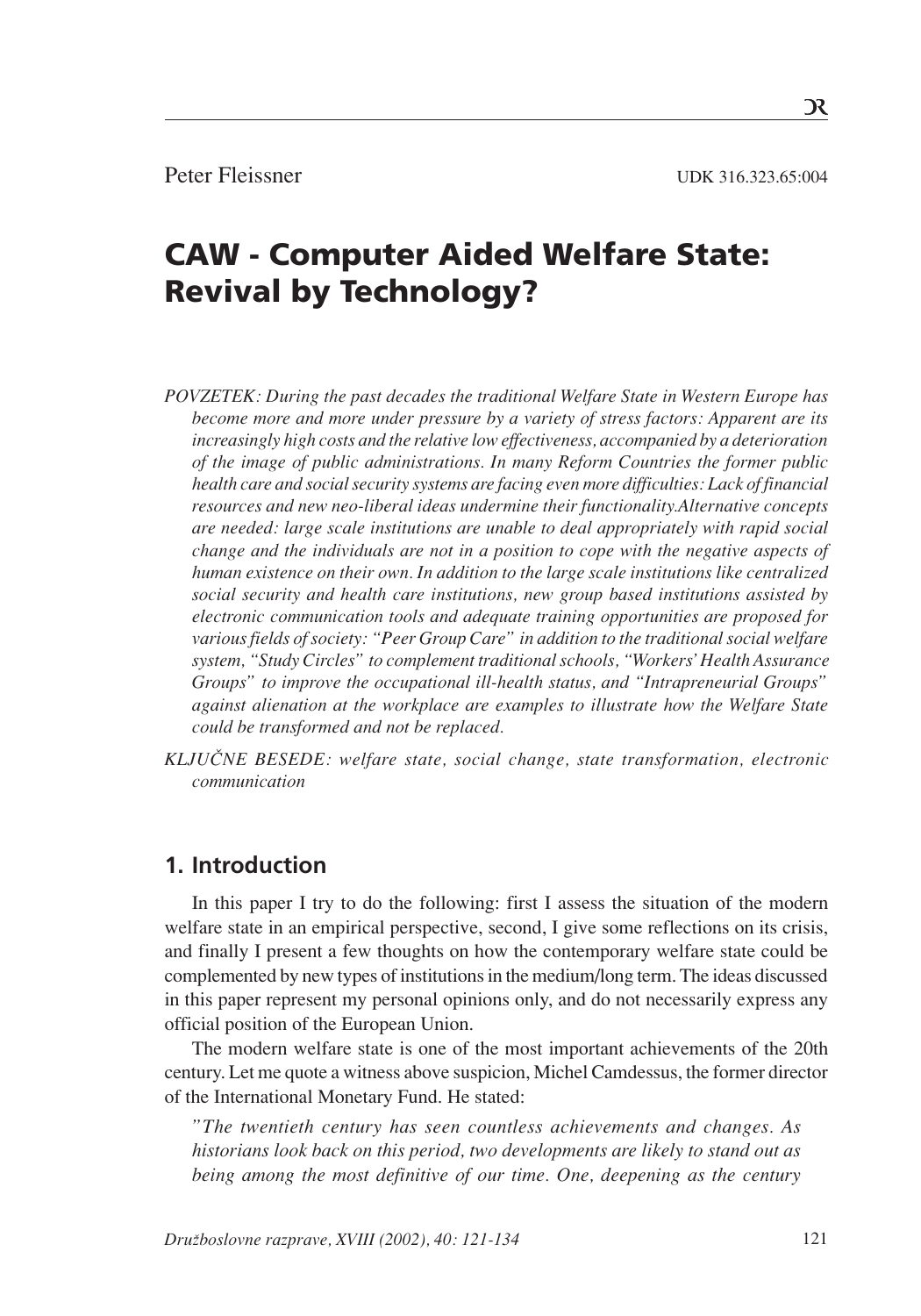*progressed, was the acceptance by many, indeed most, nation states of an obligation toward their citizens to provide a certain minimum level of well-being. In industrial economies, especially in Europe, this has led to the emergence of the welfare state. The other development has been rather more recent, especially in the last two decades of this* (the 20th …author's note) *century. It is globalization."*<sup>1</sup>

Although the European welfare state is given such eminent importance we cannot be sure for the future that this achievement will survive the coming decades. But before we discuss in detail its function and the pro's and con's, we should try to establish a common understanding about the scope and scale of this well known institution in Europe.

What do we mean by the term "welfare state"? I know that there is an immense number of books available on this issue. But let me for simplicity just quote one textbook of sociology<sup>2</sup>: 'The "welfare state" refers to the increased responsibility assumed by the nation-state for guaranteeing the survival and well-being of populations. Typically, the welfare states include provisions for:

- retirement and old age
- sickness / accident compensation and health insurance and delivery
- education
- full employment and unemployment compensation'

In addition to those four main areas we find also many related institutions like welfare offices, youth welfare, mobile provision of food for impaired persons etc.

But nevertheless, in decreasing order, retirement, health care and education represent by far the largest costs<sup>3</sup>. The following table shows an estimate of the shares of costs by sector of the welfare state and their future trends in the EU.

| Policy issue<br>of the welfare | share of       | expenditure Timing and observations                                                                                                                                                                             |
|--------------------------------|----------------|-----------------------------------------------------------------------------------------------------------------------------------------------------------------------------------------------------------------|
| state                          | <b>GDP</b>     |                                                                                                                                                                                                                 |
| Pensions and                   |                | Could grow by 3 to 4% in 30 years. However                                                                                                                                                                      |
| old age                        | 5 to 13%       | in the next decade not yet significant $(+/- 1\%)$ .                                                                                                                                                            |
| <b>Health Care</b>             | $7 - 11\%$     | Is likely to continue growing. The motor of change will be the ageing<br>society. It could add as much as 10% to the health bill. Developments<br>in the life science could further increase life expectations. |
| Education                      | $5 - 8%$       | Growth likely. However it might not be in the traditional<br>educational system.                                                                                                                                |
| Unemployment<br>support        | $3 - 5%$       | Urgent expenditure now. Different in each country.<br>Might shrink as unemployment is reduced.                                                                                                                  |
| Active employ-<br>ment policy  | 0.4 to 3.2%    | It will be necessary to increase this type of support if countries want<br>to reduce the permanent unemployment (the employment trap)                                                                           |
| <b>Total Range</b>             | $20.4 - 40.2%$ |                                                                                                                                                                                                                 |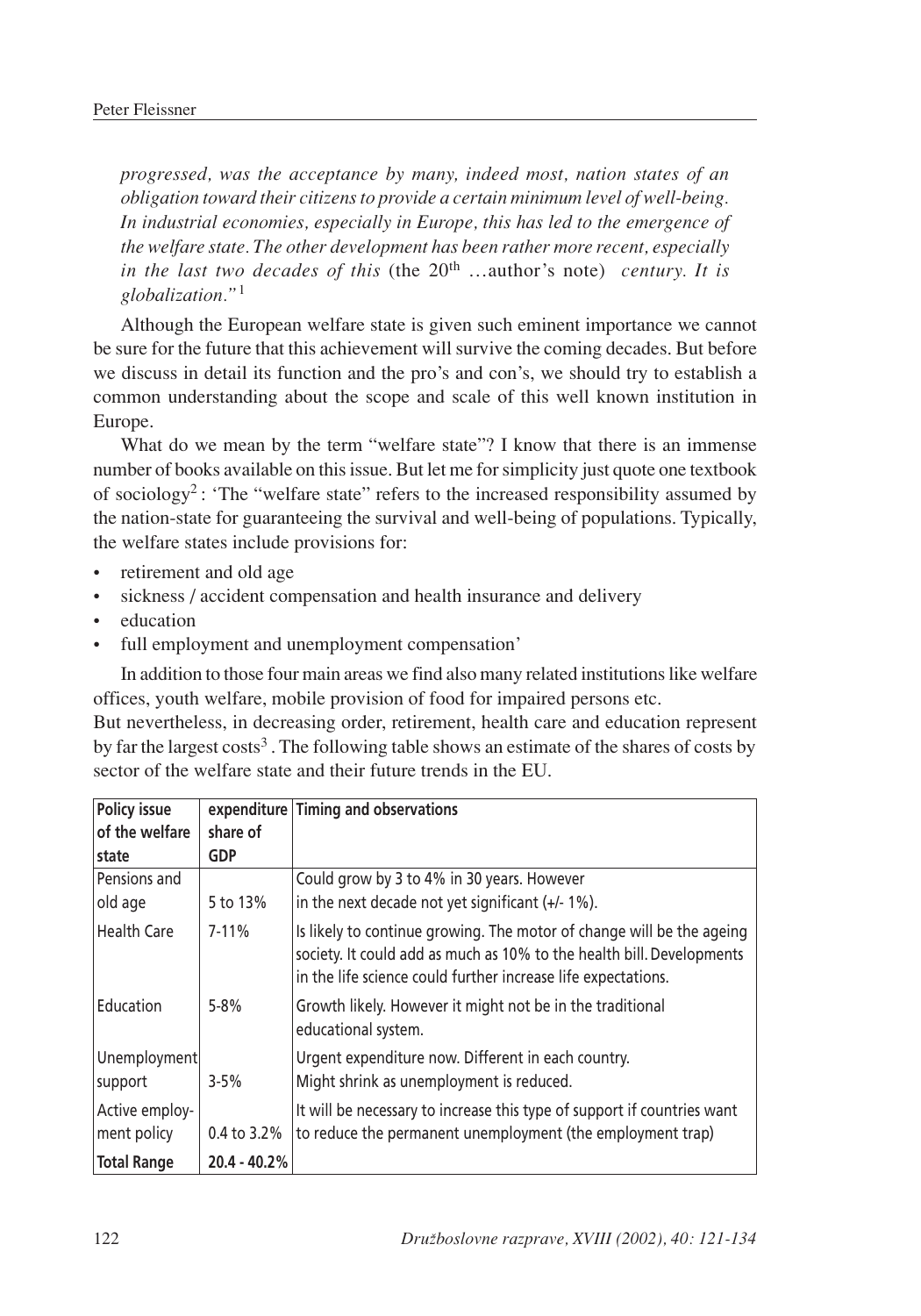We can see that on average the contemporary welfare state uses  $20 - 40$  percent of GDP. In most European countries this category of expenditure represents the greatest share of public spending.

# **2. The crisis of the welfare state**

Now we can hear more and more criticism about this concept. Many politicians and social scientists speak about the crisis of the welfare state. What factors support such assessment?

Demographic factors

- declining fertility rates
- longer life expectancy
- demographic pyramids convert to rectangles

Economic factors

- Reduced economic growth rates
- Increased income levels
- Chronic High Unemployment decreasing solidarity

Political factors and public discourse

- Decline of political movements defending the traditional welfare state
- Decline of traditional grand narratives
- Societal and institutional factors
- Mosaic society
- household structure (singles increase)
- over-bureaucratization

The demographic situation moves the welfare state into financial difficulties for a twofold reason: on the average the reproduction rate is declining  $-$  in the enlargement countries more than in the EU15. Many countries have adopted pay-as-you-go systems for funding pensions. They depend on the contributions by the active blue and white collar workers. With these systems, societies are charging future generations with much higher liabilities - and taxes to finance them - or reduced benefits. The problem becomes bigger, the more the number of employees is relatively shrinking. On the other hand the number of retired people is increasing by the very aging of the labour force. The consequence: the burden per head of population to provide for retired people is increasing. Also longevity creates new problems: Medical treatment of the elderly is very costly compared with the younger age groups. In addition to that we experience a further increase of the costs for technical devices and medical services than the average inflation rate.

If at the same time the economic growth rates are no longer as big as in the recent past, the cost increase leads to enormous problems as to how the welfare state can be financed. But even if there are still growing wages, which in principle could be associated with higher individual contributions to the social security system, to keep the individual contribution to the costs within a reasonable range in many countries upper limits are set to the contributions. Incomes beyond this threshold do not lead to a higher financial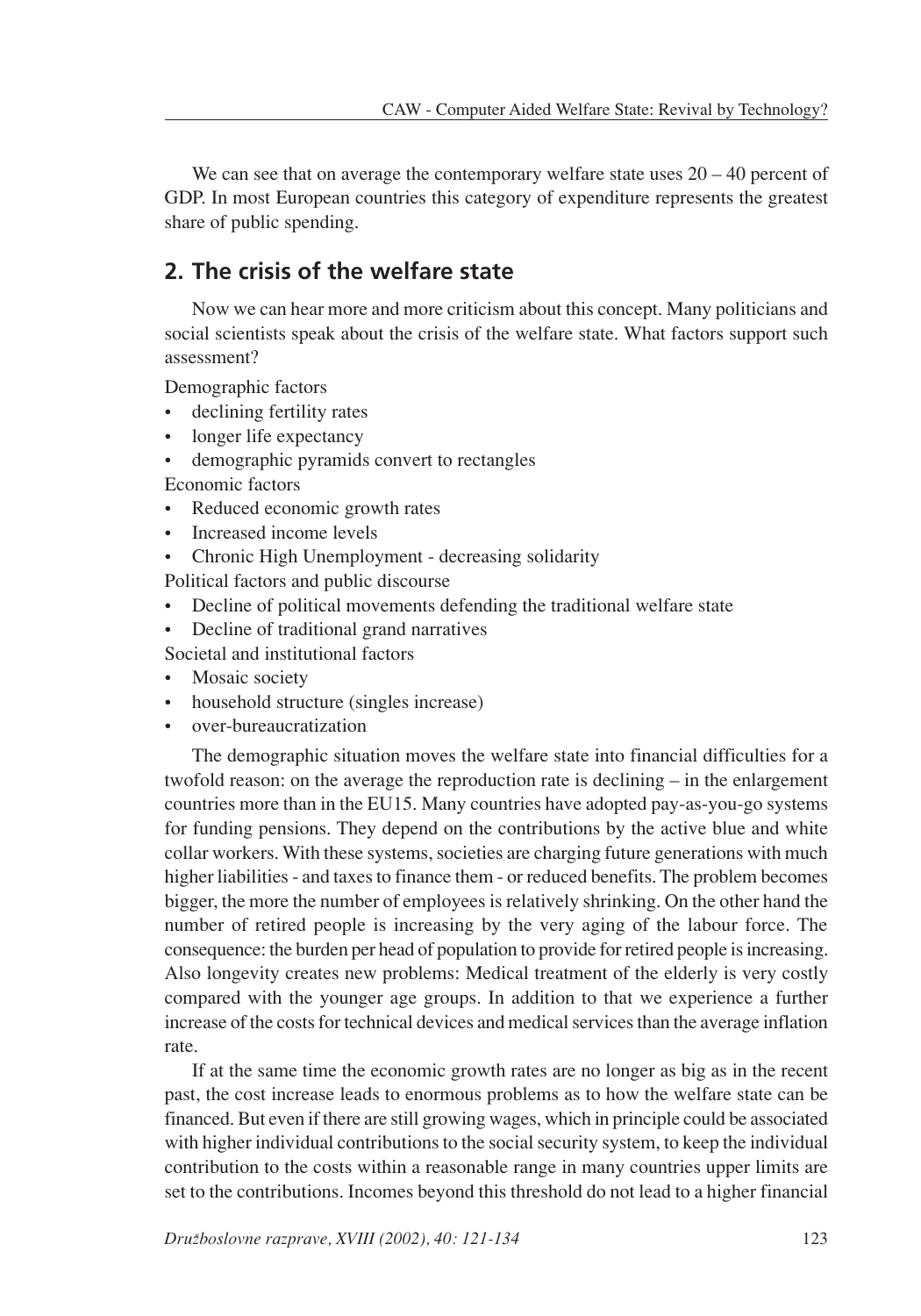input to the social security system. To channel a fraction of the wage increase into the social security system, some countries have increased the threshold and/or the share which remains to be paid by the patient individually, and simultaneously they could reduce the contribution by the public.

Many economic systems in Europe experience another ambiguous trend: while the salaries of the employees of the higher social strata are constantly increasing, the unemployment rate is also increasing. We see a polarization of incomes in the economies. The higher unemployment rates do not have the effect of an increased solidarity and therefore the inclination to continue or even increase spending for the welfare states is undermined.

The breakdown of the traditional myths of the left wing labour movement and the fainting narratives of the trade unions, are both eroding the power of one cornerstone of the triad of the social partners (state, workers, and enterprises). Although the left wing parties represent only a necessary, but not always a sufficient condition for increased engagement in the welfare state, their shrinking influence reduces the bargaining power of the workers. At the same moment a take over of conservatives in government enables a new alliance of government and enterprise representatives to restructure the controlling bodies of the social security system (as before already done in the UK under Thatcher, in June 2001 the Austrian Social Insurance Holding Organization, before exclusively controlled by workers' representatives, was reorganised by the black-blue Austrian government having established in the management board now equal representation of enterprises and workers).



The Austrian example is also interesting with respect to the share of the National Income which is allocated to the employees: There is a tendency towards a smaller fraction of wages, while the share of non-wage incomes and tax revenues is growing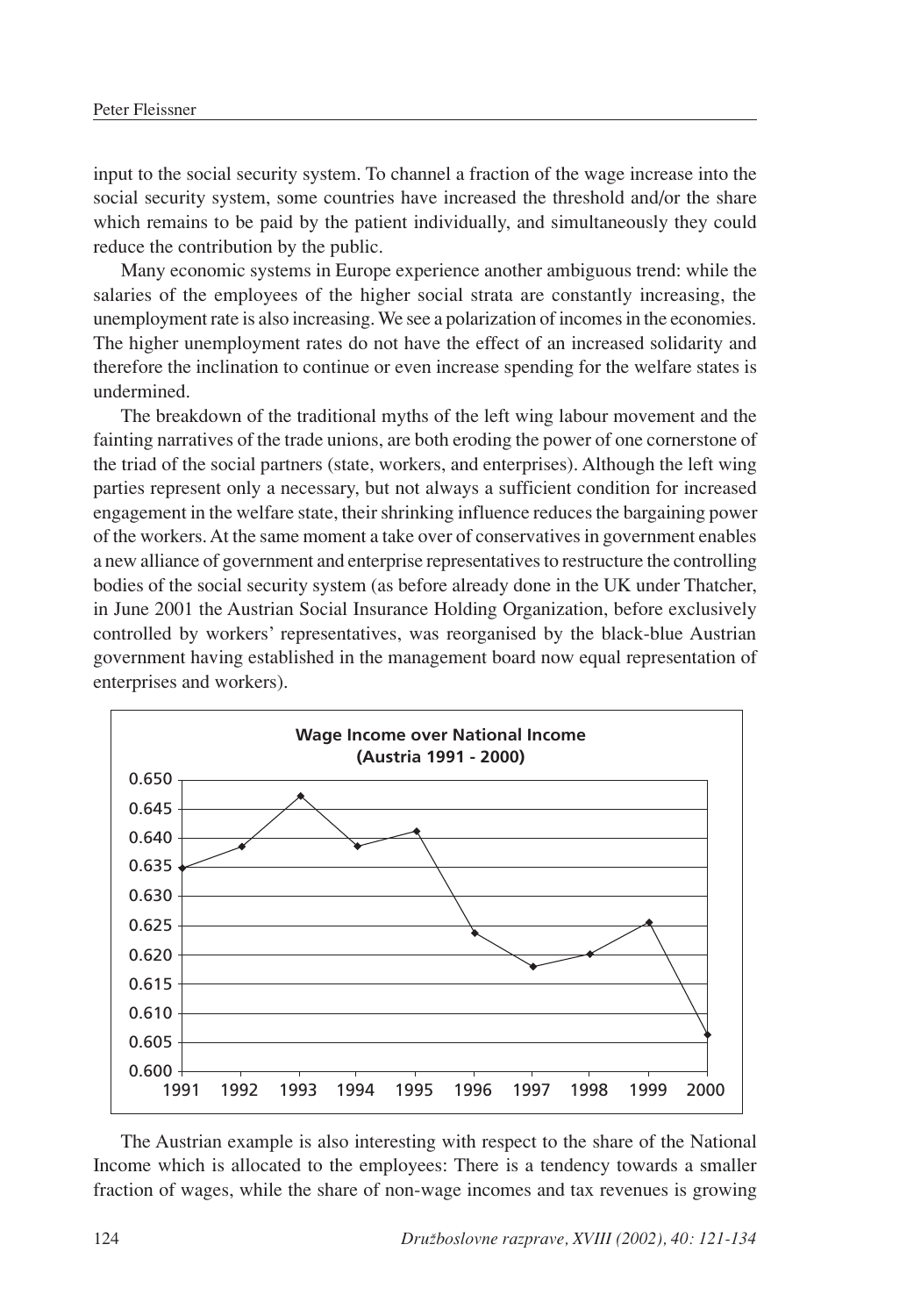(see figures below). One should note that this tendency did not start with the new blackblue coalition of conservatives and the Freedom Party (in power since February 2000), but was already in place during the former coalition of conservatives and social democrats.



Just now (October 2001) in Austria a referendum is starting to move the existence of the welfare state on the level of the Austrian constitution, so that it will become more difficult to dismantle it.

## **3. From Bureaucracy…**

Beyond the need for financial resources the Welfare State is a bureaucratic institution. We can see that since Max Weber's assessment of the bureaucratic administration as "the most efficient form of exerting power" a completely different picture is drawn today. Max Weber praised bureaucracy in contrast to the feudal structures still in place in his times, which were governed by privileges, and not by knowledge and professionalism. He requested meritocracy as the key perspective for social change, and bureaucracy was the institution, where it could be implemented. Weber was convinced that the pacemaker for the emerging bureaucracies were the then "new technologies" like "public roads or water-ways, railway, telegraph and telephone"4 . Interestingly enough he stressed the observation that the means of production were not the property of the bureaucrats, but were offered to them by the bureaucratic institution. We will come back to this observation later on.

Unfortunately, we have seen also negative sides of bureaucracies in the past. A lack of transparency (Franz Kafka reflected this in his novels), by abusing the term "public secrets", unpredictability, voluntarism of the civil servants, abuse of ones position, slow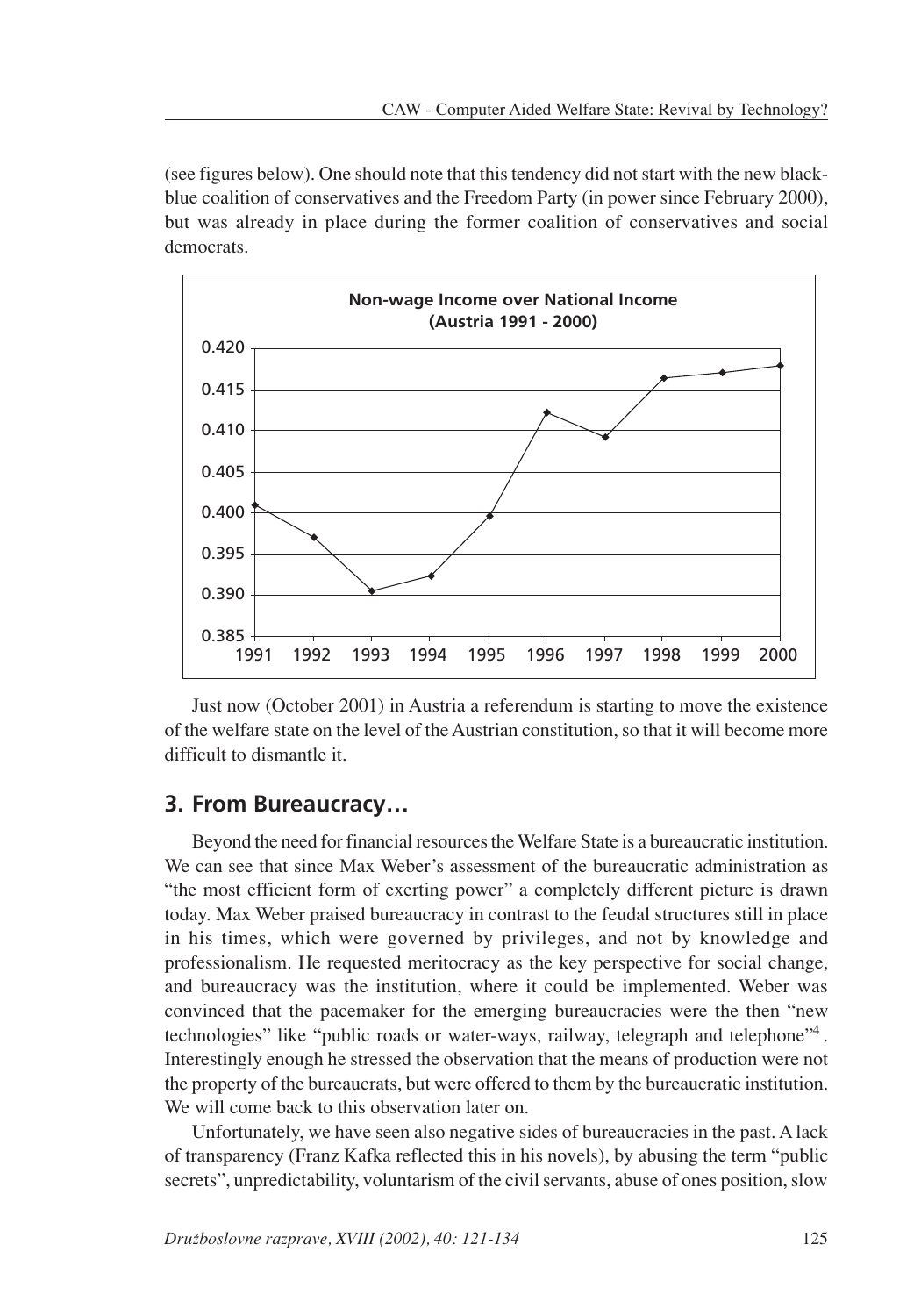or no reaction to new developments, inhuman, self-defensive, costly…to mention just a few of the negative features. Within the past decades "bureaucrat" has become a byword with a very negative connotation.

But before we become too critical towards bureaucratic institutions let us have a look at the reasons for the development of bureaucracies: In the agrarian societies of the 19<sup>th</sup> century the family structure was based on the extended family, not only based on kinship, but also integrating people necessary for the production processes in farming land or raising livestock. Most of the needs of its members were organised and met by the extended family itself. Markets existed only in their infancy. By industrialisation, mechanisation (tractors, mowers, threshing machines) and making increased use of chemistry (fertilizers) in agriculture, productivity increased dramatically, driving farmers and their families into the cities. The core family (consisting of the parents and 1-3 children) became then the standard type of family in the small towns and in the megacities of the 20<sup>th</sup> century. What was the effect? The new small family could no longer offer the traditional mutual support, which was available to the members of the extended family. New infrastructures and social institutions had to replace the former interactive help. The welfare state was the answer to these new needs. The labour movements and the trade unions requested it powerfully and were finally successful. The training on the job was replaced by schools, industrial pharmaceuticals replaced home made recipes, the homes for the elderly provided accommodation for the grandmothers and grandfathers instead of the cottage beside the farmer's house, and unemployment benefits had to be paid in case a member of the family could not find work again. This process is still going on: Now the family size has shrunk even more: In many European countries the single household has become the dominant family size. The dependency of the individual on societal infrastructures has grown. And now we are in this phase, can we say good bye to the welfare state?

As we have learned from historical facts, since that period of time the needs of the individual are not met by other individuals, but by large scale social institutions with strong bureaucratic features. The creation of the welfare state took away the direct responsibility of the people for each other. It is structured similar to a professional army which is dealing with warfare and has split the population into warriors and civilians. The welfare state has more and more acted as a specialized and professional intermediary to deal with problems of unemployment, education, illness, and elderly care. It has splitt once more the population into two groups, on the one hand into professionals performing the services needed and on the other into a majority of people relieved from the burden of caring for others.

While this development was correctly seen in the past century as a tremendous progress in the improvement of quality of life, new factors emerged where new arrangements could come into being. The increase of average income now allows the individual to cope more easily with smaller personal risks (although this should not be seen as a solution for extreme cases), the reduction of the working week leaves more time for other activities outside the factories and offices, and the increased longevity adds healthy years to the curricula of the retired.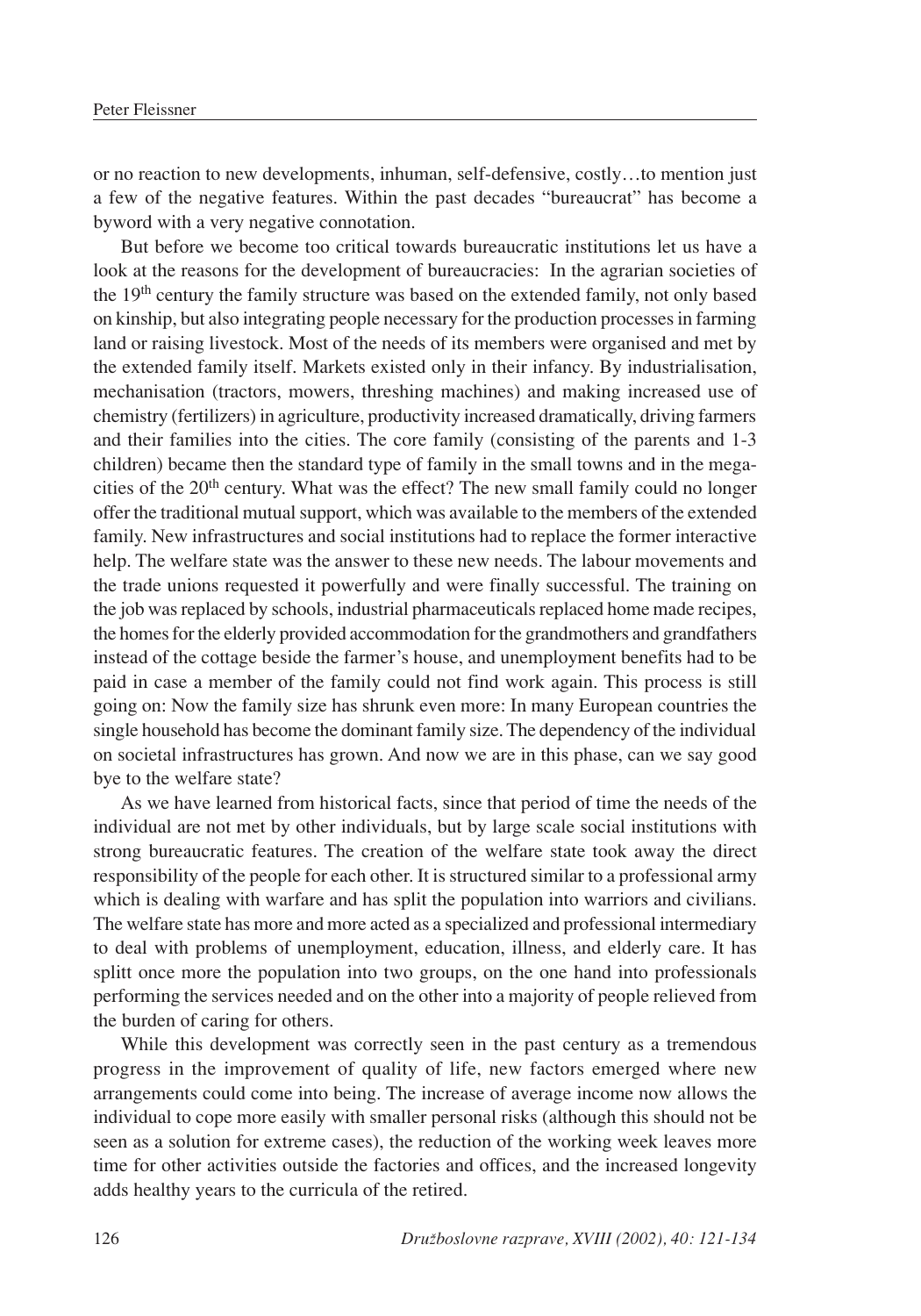## **4. …towards a stronger involvement of people**

In my understanding this could mean that the possibilities for a reshuffling of responsibilities, institutions and resources are historically emerging. A new institutional design could be considered. Interestingly enough, already in the 1960s, the German economist Wilhelm Röpke, has dealt with this issue. Probably from a somewhat ideological position of liberalism, he wrote:

"*The past's extreme individualism is not least to blame for the reversal which has brought about the opposite extreme, the modern welfare state. It is surely the mark of a sound society that the center of gravity of decision and responsibility lies midway between the two extremes of individual and state, within genuine and small communities, of which the most indispensable, primary, and natural is the family. And surely it is our task to encourage the development of the great variety of small and medium communities and thereby of group assistance within circles which still have room for voluntary action, a sense of responsibility, and human contact and which avoid the cold impersonality of mass social services*."5

In particular in the health care system with its high-tech medicine, people experience the feeling of coldness. Although the facilities are very costly, people are missing the "human touch", and in a few cases the system does not only make them wait a long time before they could find treatment or surgery, but sometimes it kills them by new diseases, which originated in the hospitals, or by extremely stressed nurses or doctors.

To get assistance, the bureaucratic processes require individuals to fill in forms that have to be moved through the system in complex and tedious standardized procedures, and the decisions were taken anonymously by bureaucrats on a legal basis. To cope with the millions of cases in a more efficient way, information and communication technologies were applied. Very early in the diffusion process of information technology, social security and health care systems (together with the tax revenue system) became the largest users of computers and electronic networking.

What could be done? Is there any alternative to meet the needs of the people, but in a more humane, politically sound and cost-effective way?

## **5. Computer assisted drop of transaction costs**

Let us take up the issue of costs-effectiveness first. One of the most important drivers of societal development is technological change. And here we can find already one factor which should be exploited as far as possible. We can focus on ICTs (Informationand Communication Technologies). We can see the first steps, where these new technologies are able to influence the efficiency AND the organisation of the sectors of the welfare state. I will just quote Jeremy  $Rifkin^6$ :

*"It's not just low-level jobs that are disappearing. A growing number of companies are deconstructing their organizational hierarchies and eliminating more and more middle management. They use computers to do the coordinating that people - often working in separate departments and locations within the company - used to do. Harvard business professor Gary Lovemann points out that while better jobs are being created for a fortunate few at the top levels of management, the men and women in 'garden-variety middle-*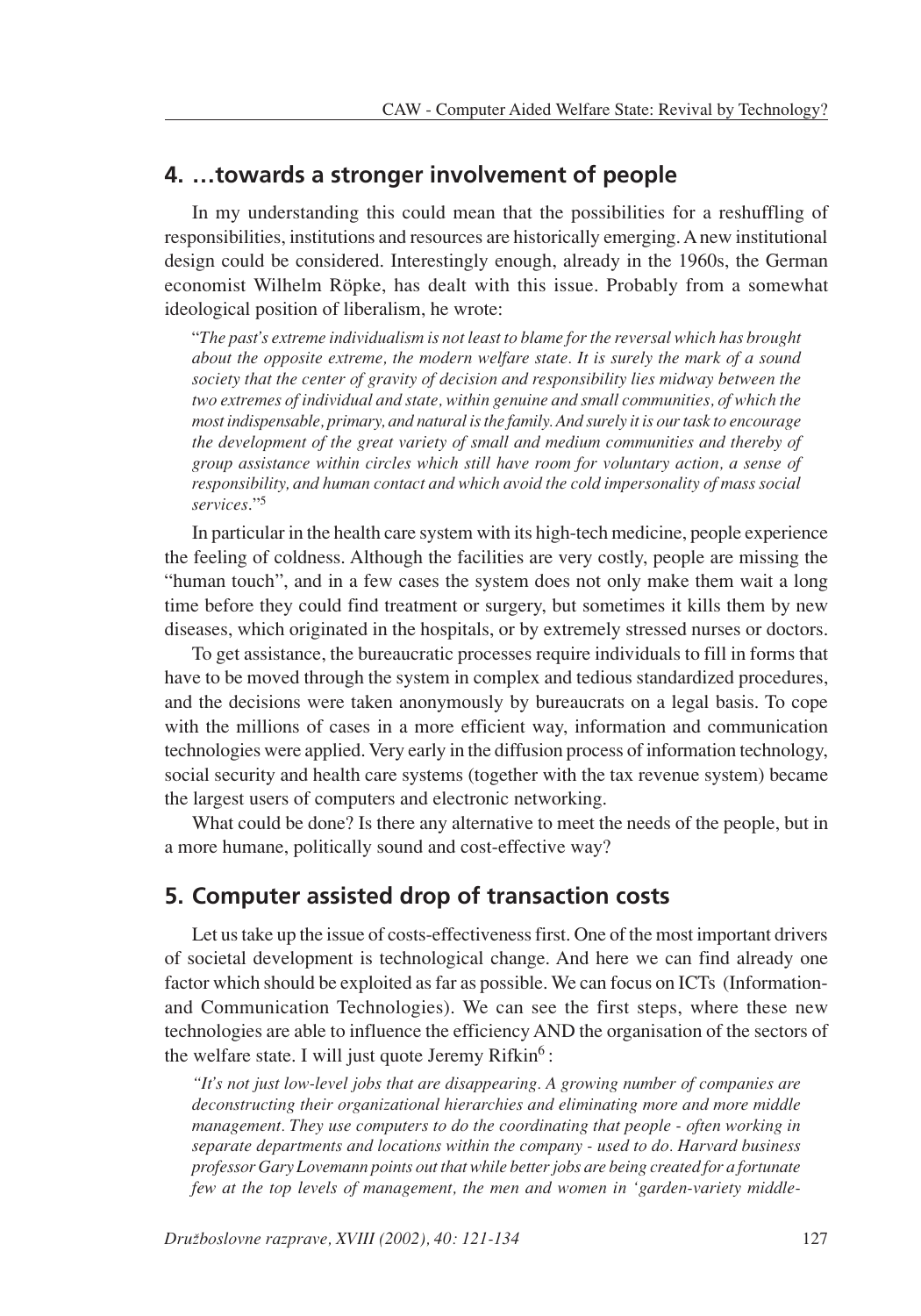*management jobs' are 'getting crucified' by corporate re-engineering and the introduction of sophisticated new information and communication technologies. Eastman Kodak, for example, has reduced its management levels from thirteen to four."*

What is the techno-economic background feature for this change? The answer is related to the so called transaction costs. The term "Transaction costs" was coined in the 1960s. The economists related to this term (like Coase 1960, Alchian and Demsetz 1972, and later on Williamson 1985 and North 1990) come from institutional economics and formulated these types of costs against the positions of the neoclassic mainstream economists with their assumptions of perfect competition and complete information. They stated that not only the price of a commodity or of a service is important for the emergence of an economic transaction, but also the costs to get information, to make the necessary arrangements for it, are relevant. Real economic subjects are charged with the costs for getting all necessary information before they sign a contract. Negotiations are needed and carry new costs, communication and later on co-operation in this process are not given for free. Not only might transaction costs show up in money terms or in terms of labour time, they could also relate to a changed quality of the product or the service. Consumer preferences could be taken into account in an improved way, consumer satisfaction could increase, and therefore transaction costs could become as important for the transaction as the price itself.

Bureaucracies can be seen as service providers, where information, communication and organisation play an essential role<sup>7</sup>. By changes of the transaction costs related to these kinds of activities there might be also a feedback to the way the services are produced. Just to mention some examples based on electronic networking

- Activities of communication, (e.g. the preparation, transmission, reception, interpretation of messages between two or more parties)
- Activities of coordination, (e.g. related to the processes of finding an agreement, planning, and decision making processes)
- Activities of information, (e.g. processes of browsing, searching, retrieving, interpreting, verifying)

could be done easier, faster, cheaper and with improved quality. The fact that e-mail is cheaper than FAX, telephone, or snail-mail may be relevant from the traditional point of view of economists, but more important is in the long run the establishment of new institutions with improved quality and of new opportunities in information retrieval and cooperation. One wide spread example should illustrate this argument: Electronic mail allows us to reach communication partners in an asynchronous way, we do not wait for the personal presence at the other end of the line. The timing of sending or reading mails can be determined by people on their own without the need for synchronizing their time schedules. Another example is video conferences. Here the synchronicity of audio and visual communication allows people to reduce travel costs, which represent another kind of traditionally high transaction costs (everybody who has participated in video conferences on the other hand can report about some evident problems also). Or let us speak about "knowbots" intelligent agents who harvest information on the Internet all over the world in a customized way nearly without costs.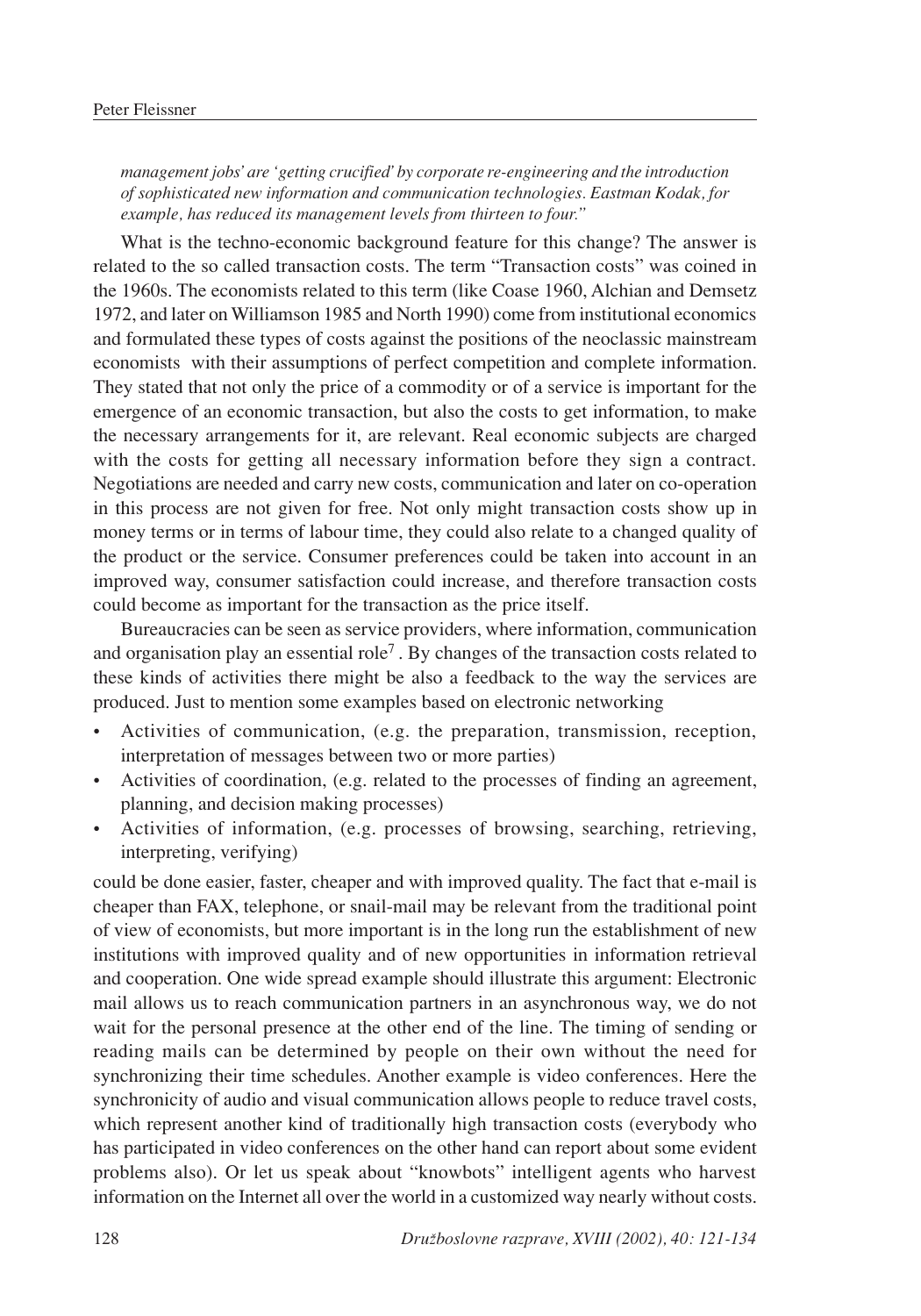The next decades will show us also the continuation of Moore's Law up to a minimum of 2020, stating that the capacity of microchips (the number of transistors or electronic switches on one chip) will double within 18 to 24 months, prices held constant (see figure below<sup>8</sup>). This means a tenfold increase of the capacity within the next 11 years. Between 1971 and 1997 the number of transistors per chip grew by a factor of 3200 (1971 2300 transistors on the chip 4004, 1997 7.5 million transistors on the Pentium II). Extrapolating this development means a reduction of the size of an electronic element by a factor of more than 3000 by 2224. The effect will be that computers will become ubiquitous literally speaking. (Nevertheless in literature you can also find Machrone's Law, empirically true for many years, which is that the machine you want always costs  $$5,000$  ;-} )



Nevertheless I should remind you that also in the realm of new communication media there is no free lunch. Their application also creates new kinds of costs, and one has to balance the increases and the savings before one really uses these technologies: a society cannot get for free the universal access to its electronic networks, there are training costs involved for the computer literate and, last but not least, the increase of labour productivity could eventually lead to higher rates of unemployment, which will create new kinds of costs, political costs at this time.

One of the most interesting results found by the proponents of the "transaction cost" approach was the explanation for the emergence of certain organisational structures, meaning that by a change of the structure and amount of transaction costs new actors could come into existence, and others could disappear, like the end to the putting-out system and the birth of the factory system in Great Britain.

## **6. Targeted Intelligence Networks**

This feature of new technologies of changing not only quantities, but essentially also qualities inspired the members of the Institute for Design and Assessment of Technology at Vienna University of Technology (TU Wien) to look for alternative ways of providing services related to the Welfare State<sup>9</sup>.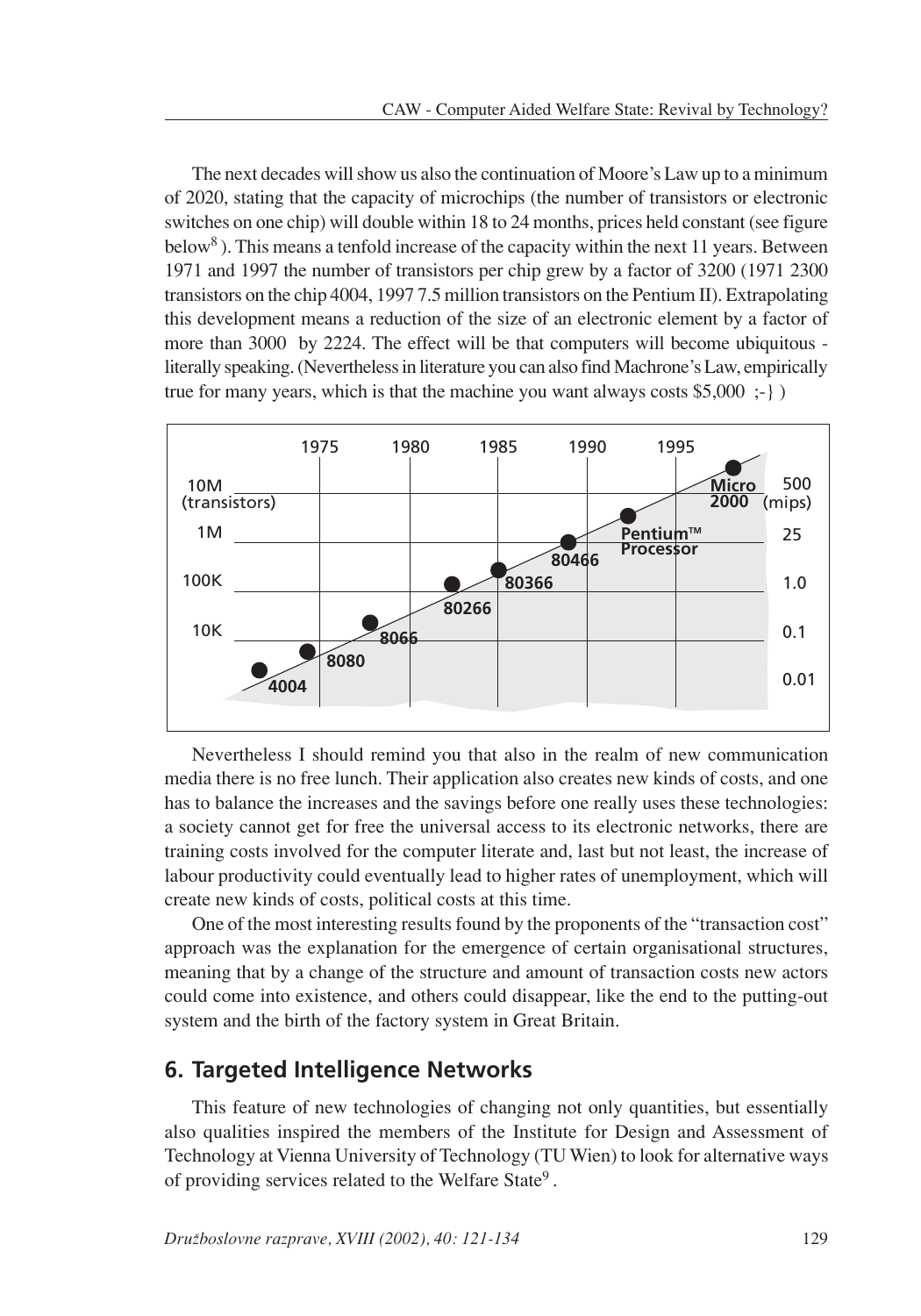The idea is quite simple: Neither large scale institutions nor the individuals on their own are in a position to cope adequately with the negative aspects of human existence. Therefore we propose the establishment of new group based institutions assisted by contemporary communication tools and adequate training opportunities. When I worked for the European Commission we convened an international workshop to discuss the emergence of these new groups. To give the baby a name we called them "Targeted Intelligence Networks" (TINs). Their common feature is the voluntary cooperation of a few number of people in groups towards a certain goal. But I am realistic enough that it will not be sufficient just to trust in the post-modern fashion of self-organisation and to wait for its implementation. My position is rather that a framework has to be created within which these new forms can emerge. This framework is not only composed by encouraging words and media campaigns, but also by financial, infrastructural, material and educational resources to empower people to take over their new tasks voluntarily. This implies also certain ways of compensation and remuneration for their efforts and their contribution to society.

Maybe it is the right time to make a methodological remark. While the usual work of social scientists is to analyse past developments, here we are mostly dealing with the future. But how could we link the proposals for the future with the empirical patterns we found already in the past? Our methodological answer was that we have to be able to find examples, cases and case studies in the field of investigation, other wise our proposals would just be utopian (meaning in ancient Greek: "without any place, nowhere") Therefore at Vienna University of Technology we started by screening various sectors of society for already existing alternatives. Interestingly enough we could identify seeds of new developments in each of the four essential areas of the welfare state: in the areas of elderly care, of education, of health care and in employment.

"Peer Group Care" in addition to the traditional social welfare system for the elderly, poor, disabled and other outsiders; "Study Circles" to complement traditional schools; "Workers' Health Assurance Groups" to improve the occupational ill-health status, and "Intrapreneurial Groups" against alienation in the workplace are examples to illustrate how the Welfare State could be transformed, but not be replaced.

## **7. Peer Group Care**

In the contemporary society we already can observe certain group centred activities. They are partly organised by religious communities or by other non-governmental organisations taking care of the elderly, drug addicts, homeless, unemployed or members of specific minorities, but also by the state. Our proposal for a TIN in this area could be a group of volunteers who become active in their neighbourhood, quartier, district etc. to engage themselves in their leisure time. We called the new institution "Peer Group Care". Their interaction could be assisted by giving them access (maybe for free) to the Internet. Adequate training has to be provided by state institutions depending on the group they are specialized in their work. Very important is their ability to deal with crisis situations. For this reason they have to be linked to emergency services, being allowed to send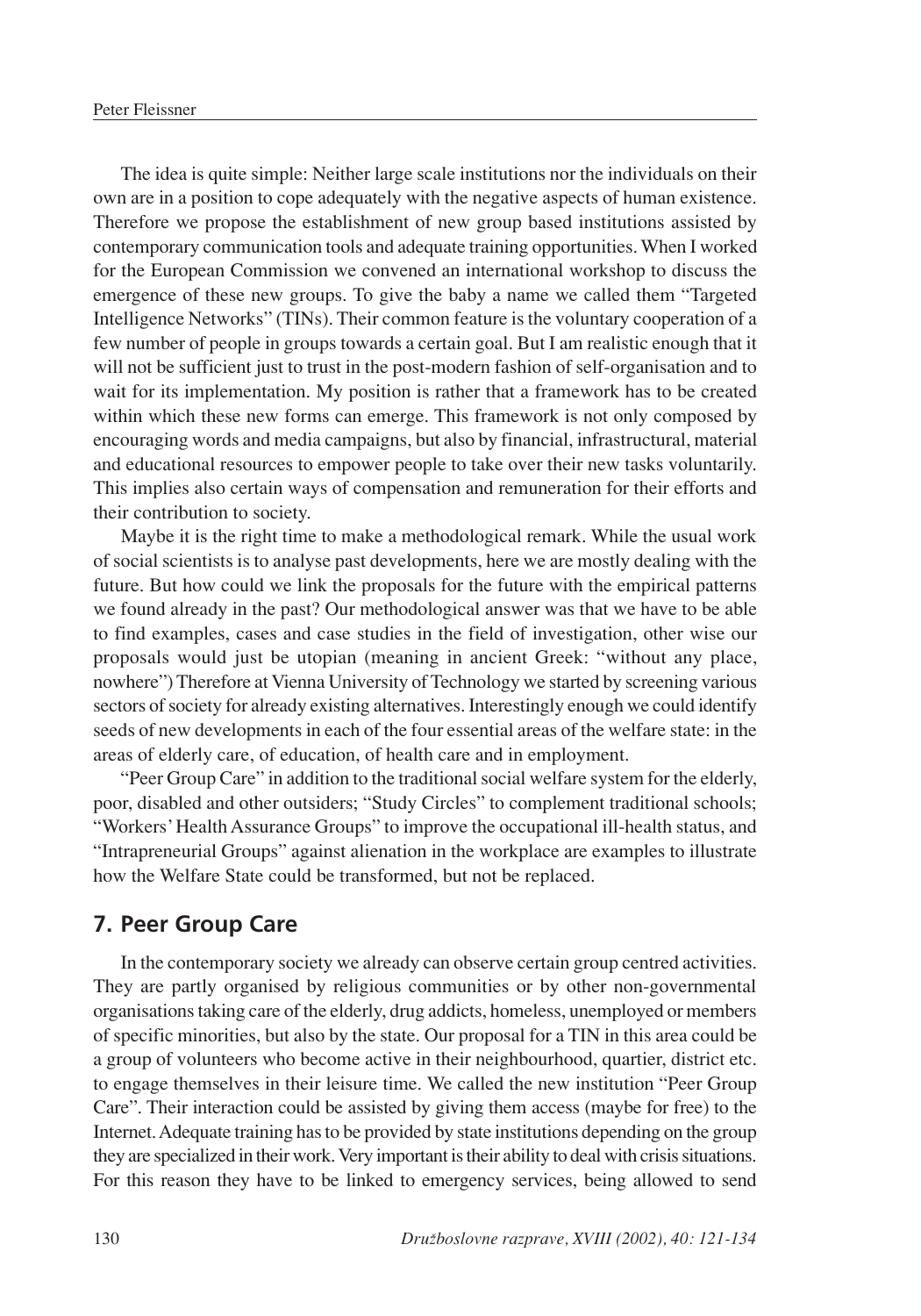people to public or private hospitals if necessary. What could be their compensation? In case they are engaged in Peer Group Care, they are no longer obliged to pay their premium or any other usually obligatory contribution to the social insurance. Nevertheless they continue to be subject to the services social security could provide them.

## **8. Study Circles**

In education we identified an example in place for several decades in Scandinavian countries. So called "Study Circles" are a rather popular institution. Their origin comes from the protestant bible study circles of the  $19<sup>th</sup>$  century. Contrary to the Roman-Catholic tradition where the bible was not open for private interpretation and only the officials of the Church had the right to give the correct meaning to the texts, in Protestant circles the believers were invited to add their personal opinion on the texts. The secularized version of this protestant movement was adopted by the governments. Up to now a group of people who wants to deal with a special subject of investigation can apply for some (limited) resources at any institution of the public, local, regional governments, ministries, chambers of commerce, trade unions etc. I have been informed that more than half of the citizens of Scandinavian countries have experienced a study circle at least once in their life.

The use of the Internet to assist these groups has already started in those countries<sup>10</sup>. To add value to the effort put into the work with Study Circles it would be necessary that the institutions of the education system accept the results officially and give them credit. In particular in education and training, where the half life of knowledge is decreasing, new fields of expertise are acquired easier outside the official institutions than inside. The borders of schools would be blurred by these new institutions, adding more flexibility to the education system.

## **9. Workers' Health Assurance Groups**

In the area of occupational health we identified an interesting approach in Italy. Most of the Italian Trade Unions started an initiative to improve the ill-health situation in the factories, in particular for manual workers<sup>11</sup>. They applied two new ideas, the concept of the "Homogenous Group" and the "non delega" principle. The homogenous group meant people working on the same assembly line with more or less identical working environment, and also knowing each other on a face-to-face basis. They could form not only a interactively working community, but also a politically conscious group acting for the improvement of their working conditions. By applying the "non delega" principle the workers opposed the often used practice of having professional physicists as mediators between the workers and their environment. The Homogenous Group itself took care of adequate conditions in the working place, assisted by guidelines and also technical devices to measure the environmental situation. The work in Homogenous Groups was rather creative. They developed new concepts of measuring and describing illnesses, no longer by Latin names, but by the length of the time period necessary for recovery from the illness.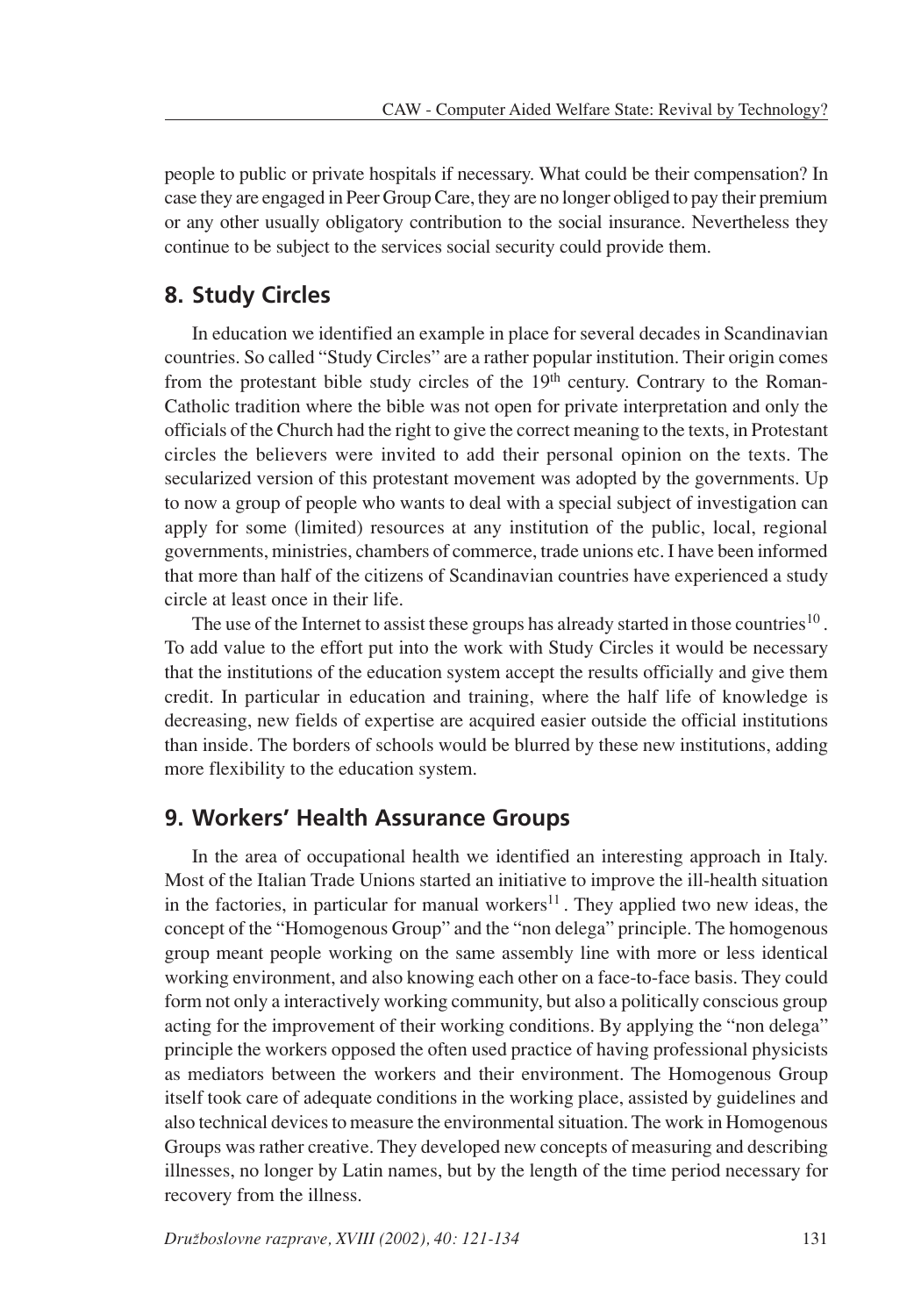In the 1970s these concepts started to be implemented also by Swiss and Austrian Trade Unions, but they died out with the economic crisis of the mid seventies. Today there are even more opportunities by giving such groups support via the Internet, linking them to each other and also to professional resources on issues of occupational health.

#### **10. Intrapreneurial Groups**

The last example we identified of being of interest for assisting the welfare state was a concept which was developed more or less at the same time in the United States and in the former Soviet Union under Mikhail Gorbachov, but, of course, under completely different side conditions. While in the United States "Interpreneurial Groups" were seen as smaller production and accounting units, in some cases working at their own risk, but with less overhead, the "brigades" in the Soviet Union were seen as more or less self-determined subunits of state owned firms, bound to the enterprise by contract<sup>12</sup>. We would propose an extension of these concepts. Within an enterprise, Intrapreneurial Groups could deliver products or services to their "own" enterprise or to other firms. The means of production could be leased or become their property also. The hierarchy levels could be reduced, the alienation from management or other decisions would be brought down to reasonable levels. The number of persons involved in decision processes would grow enormously. People would be put more and more in a position to deal with their own problems in a self-organised way. They would directly feel the results of their own activities, which might also increase the level of productivity of labour. Hiring people could be quickly done on a less bureaucratic level. The Intrapreneurial Groups could recruit their future colleagues directly out of their own neighbourhoods. They could identify their needs for support maybe in a faster and more targeted way than if they have to wait for the decisions of the top management. More flexible adaptation to new needs and to changes in the market could be the result.

Of course, new technologies will accompany such groups, as it is already the case in the traditional enterprise.

## **11. Concluding remarks**

The four examples above show that it is not impossible to implement TINs. On the other hand I am not that naiive to assume the immediate implementation of the concepts proposed. It will depend on the level of income available (maybe in combination with a basic income or a negative income tax), and on the amount of leisure time left over after the necessities of work. It will also be the result of the psychological status of the majority of people. If contemporary society is able to give them the feeling that they live in the best of all possible worlds, and their environment is able to keep them happy and prosperous, no such concepts will become necessary. But with increased experience of crisis symptoms, of increased feelings of anxiety and stress, a discussion of alternatives could become more probable. TINs could play here a role, because another intended effect on the members of TINs is the more direct experience of the dark side of life, of the destructive tendencies of societal change. One could expect that they will react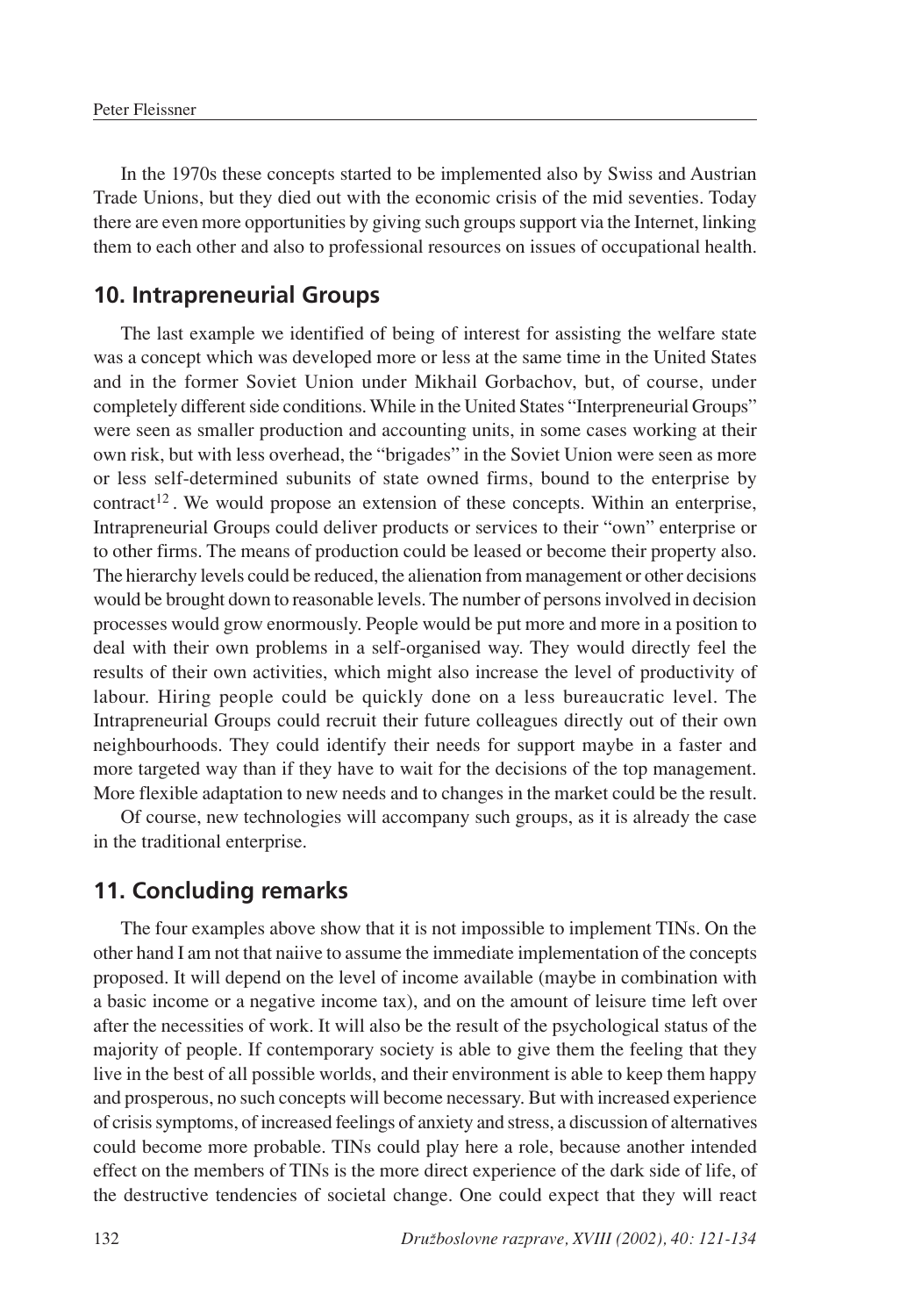more adequately to any deterioration within the framework of the own work. For that they will probably base their votes on their own experience more than on the images produced by mass media.

The traditional welfare state had the ability to channel society's resources to the individuals and households via large scale national or quasi-state institutions. It relieved the citizens from their burden to care directly and personally for their relatives or neighbours, and by that it was the adequate response to the challenges of the last century. But history brought up a new situation where features of alienation, emotional coldness and irresponsibility indicate the need to modify the design of the welfare state. By adding elements of socialization to the former nationalized institutions or finally replacing them by smaller institutions directly controlled by its citizens ("Vergesellschaftung statt Verstaatlichung"), a new direction of development could be opened up, which might make it easier to meet the traditional and new necessities at once. Any modern welfare state has to meet old and new requests at the same moment: traditionally it has to compensate for different risks and offer equal starting positions in life, it has also to strengthen equal treatment of the various groups of population, now mixed up by globalisation. Being a member of a particular gender group, of a particular social class, social strata or ethnic origin, religious belief, age or degree of impairment should not be any reason for discrimination or exclusion from society. And the emotional climate of society itself could be influenced towards more solidarity. My proposal - whatever modifications or amendments you would like to make - should contribute to the discussion on improvements in the quality of life, in particular for the minority and vulnerable groups of the European societies. In the long run these reforms will pay for themselves, if human beings can enjoy their life and develop themselves in freedom and peace.

## **Notes**

- 1. Worldwide Crisis in the Welfare State: What next in the Context of Globalization? Address by Michel Camdessus, Managing Director of the International Monetary Fund, at a seminar organized by Observatoire Chrétien des Réalités Economiques, Paris, France, October 15, 1998; see http://www.imf.org/external/np/speeches/1998/101598.htm
- 2. lecture by Stephen Appold, see http://courses.nus.edu.sg/course/socsja/SC2202/Institutions/ Welfare1c.html
- 3. see The IPTS Futures Project, http://futures.jrc.es/reports/SocietalBillDEC99GF.pdf G. Fahrenkrog, L. Delgado: The Societal Bill: Financing Social Protection and a Sustainable Environment
- 4. Weber, M., Wirtschaft und Gesellschaft, J. B. Mohr, Tübingen 1972, 5. Auflage, Nachdruck 1990. p.561 and 129
- 5. A Humane Economy: The Social Framework of the Free Market by Wilhelm Röpke (1899- 1966), translated and with an introduction by Marianne Cowan. Copyright  $© 1962$  by Henry Regnery Company. All Rights Reserved. Reprinted by special permission of Regnery Publishing, Inc., Washington, D.C., see: HtmlResAnchor http://www.house.gov/jec/classics/ ropke.htm